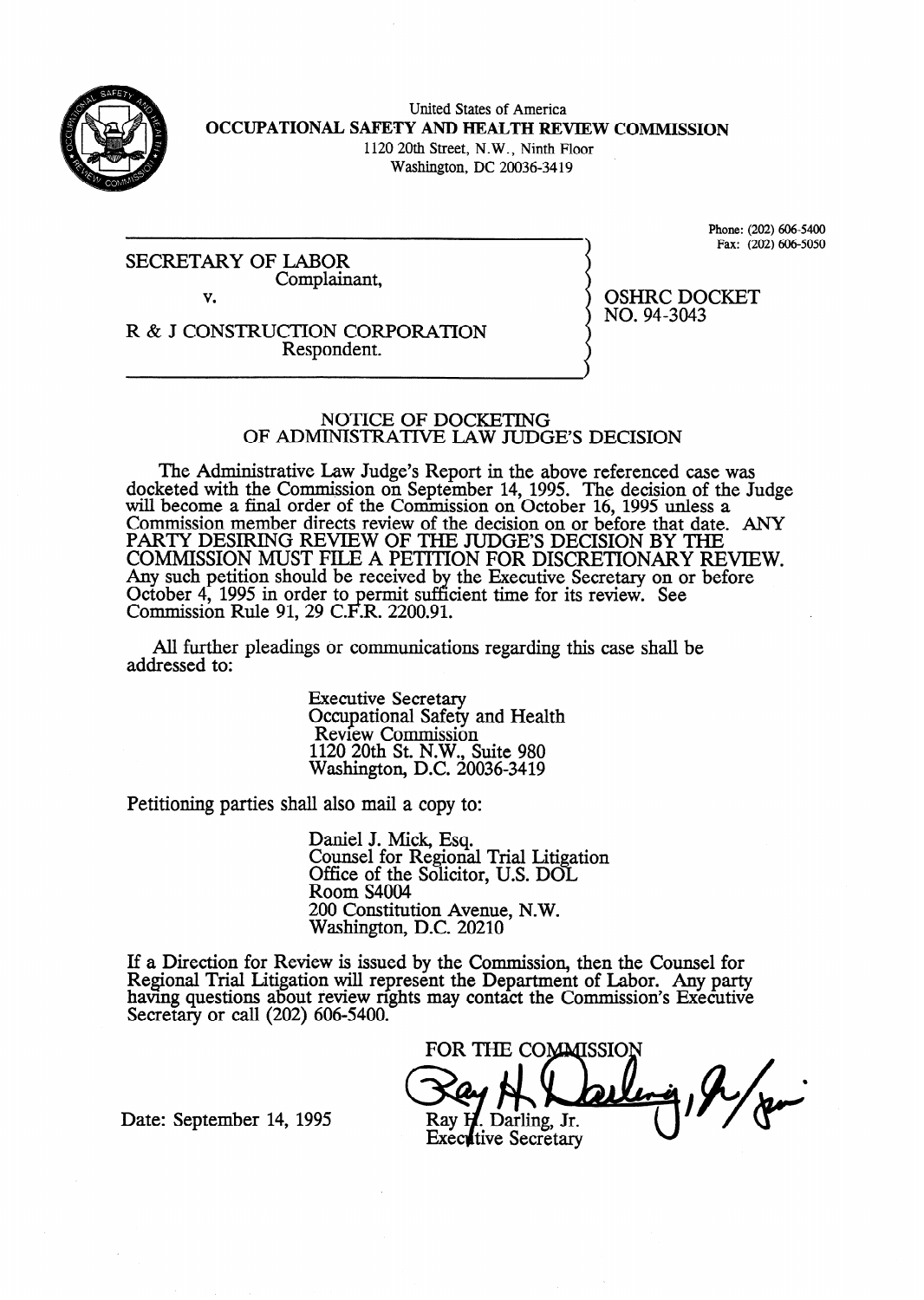## DOCKET NO. 94-3043

# NOTICE IS GIVEN TO THE FOLLOWING:

Patricia Rodenhausen, Regional Solicitor Office of the Solicitor, 201 Varick, Room 707 New York, NY 10014 Esq. U.S. DOL

Preston A. Leschins, Esquire Anzalone & Leschins Suite 2808 888 Seventh Avenue New York, NY 10106

Irving Sommer Chief Administrative Law Judge Occupational Safety and Health Review Commission One Lafayette Centre 1120 20th St. N.W., Suite 990 Washington, DC 20036 3419

00107198558:02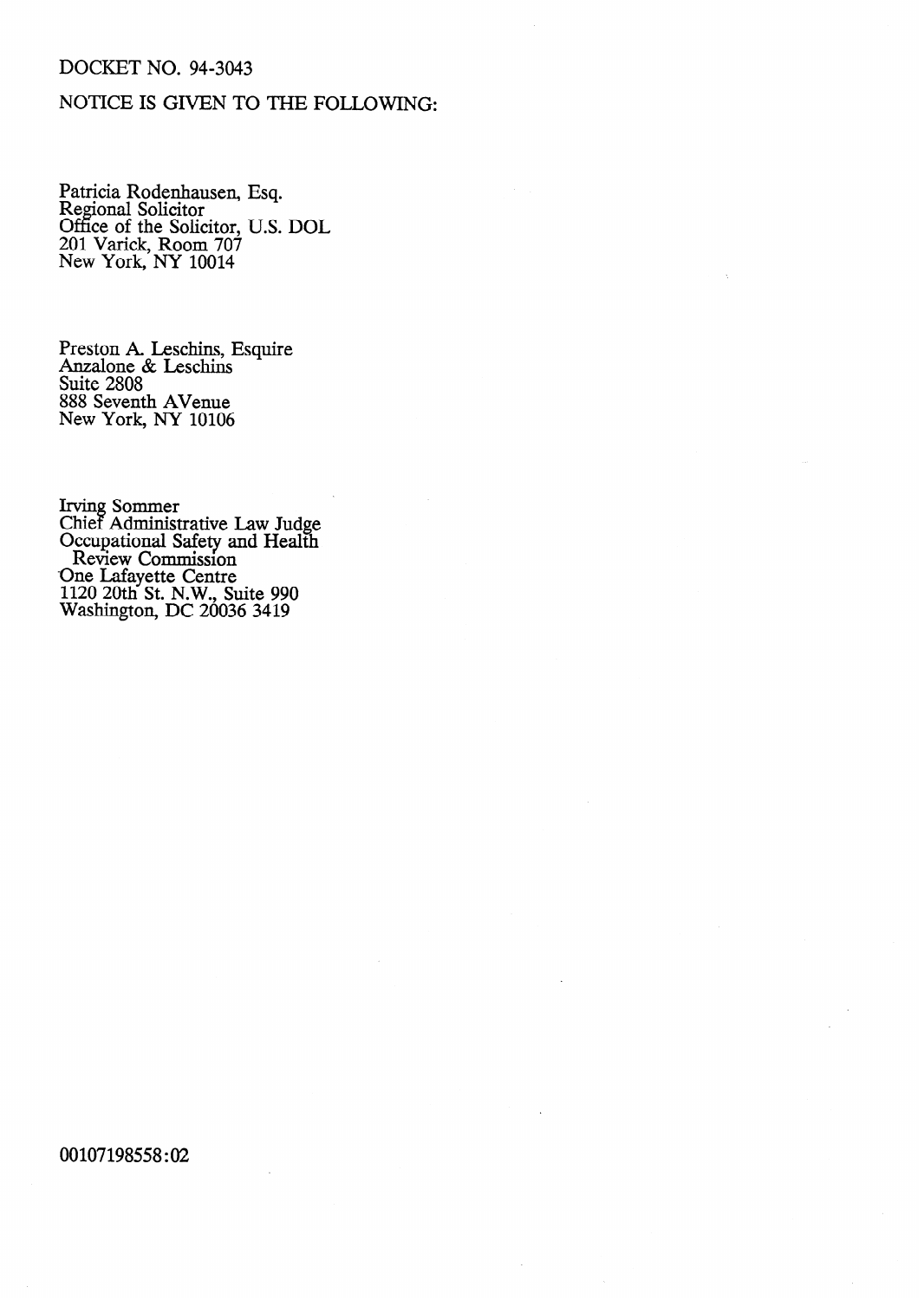

| United States of America                         |
|--------------------------------------------------|
| OCCUPATIONAL SAFETY AND HEALTH REVIEW COMMISSION |
| 1120 20th Street, N.W., Ninth Floor              |
| Washington, DC 20036-3419                        |
|                                                  |

| OSHRC Docket No. 94-3043 |
|--------------------------|
|                          |
|                          |
|                          |

### **APPEARANCES:**

Patricia M. Rodenhausen, Esq. Regional Solicitor Luis A. Micheli, Esq. Office of the Solicitor U.S. Department of Labor 201 Varick Street New York, New York 10014 For Complainant

Preston A. Leschins, Esq. Anzalone & Leschins<br>888 Seventh Avenue Suite 2808 888 Sevenin Avenue Representant CIVIL Proposations For Respondent

Before: Chief Judge Irving Sommer

# $\overline{D}F$

This is a proceeding under section 10(c) of the Occupational Safety and Health Act of 1970, 29 U.S.C. §§ 651-678 ("the Act"), to determine whether Respondent, R & J Construction Corporation ("R & J"), filed a timely notice of contest of a citation issued by the Secretary for alleged violations of the Act. A hearing was held on the Secretary's motion to dismiss  $R \& S'$  s notice of contest. Neither party filed a brief following the hearing.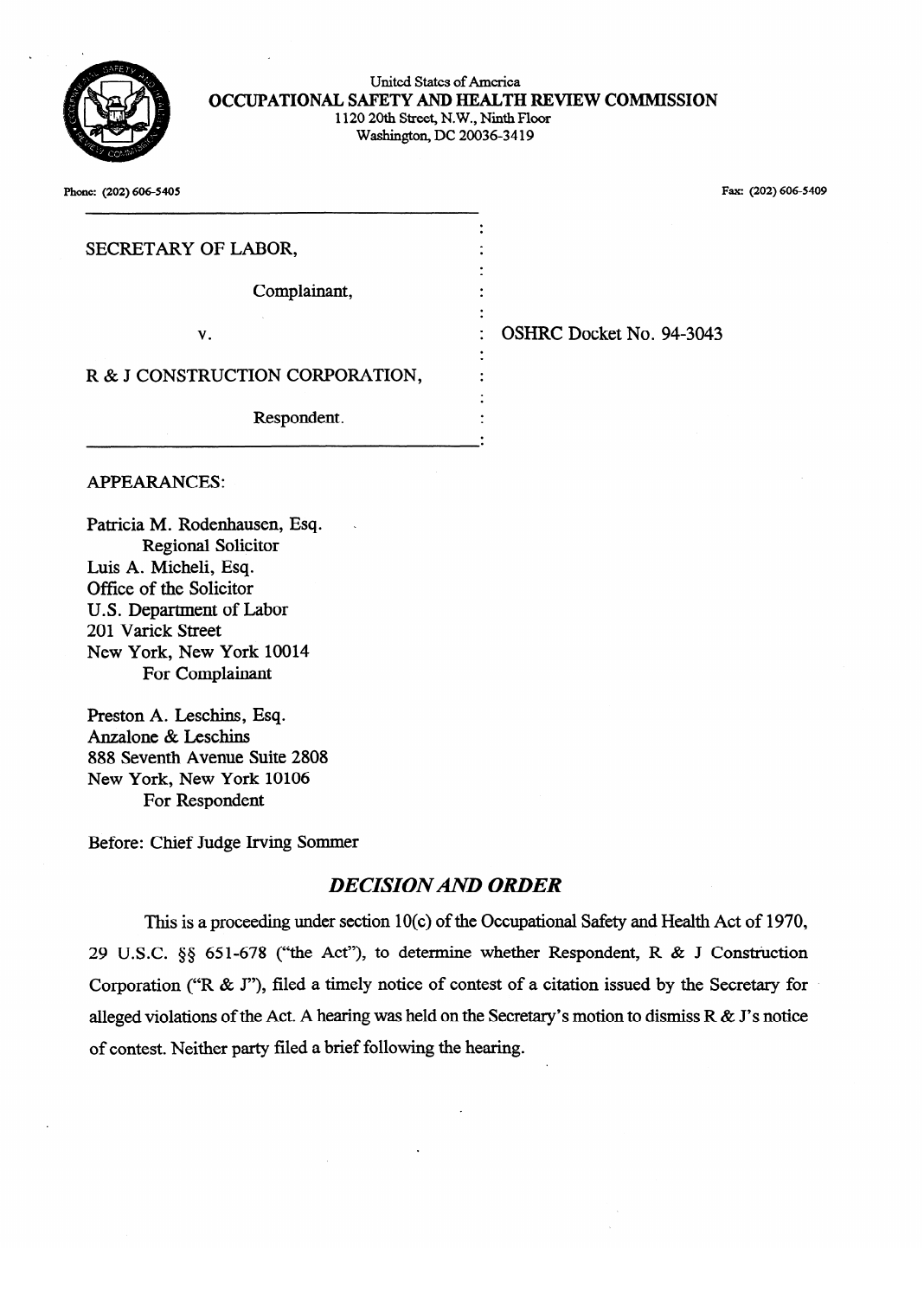### **BACKGROUND**

The citation was issued by the OSHA area office in Manhattan by certified mail on January 14, 1994 and received by R & J on January 19. (Tr. 7-9; exhs. C-1 and C-3). Pursuant to section 10(a) of the Act, 29 U.S.C. \$ 659(a), R & J was required to notify the Secretary of any intent to contest within 15 working days of receipt of the citation, that is, by February 9, 1994. Although the cover letter accompanying the citation specifically states that "for violations you do not contest, you must (1) notify this office promptly . . . that you have taken appropriate corrective action . . . and (2) pay any penalties assessed" and further states that a "letter of intent to contest must be submitted to the Area Director within 15 working days of your receipt of the citation," R & J made no response to the citation and accompanying notification of proposed penalty until it received a collection notice from the Secretary on March 14, 1994. (Tr. 10-11; exhs. C-4 & C-5). At that point, its vice-president, Joseph M. Ferrara, advised the area director that he was "unaware" of the inspection and that R & J "apparently . . . experienced some internal office mishandling of this paper work." (Exhs. R-1  $\&$ R-3). Ferrara testified that R & J shares office space with several other companies, that a receptionist employed by R & J received and signed for the certified mailing of the citation, and that in accordance with the office procedures the receptionist gave the mailing to the office manager-not an employee of R & J—whose job was to disseminate mail to the appropriate person. There is no indication of what did happen to the citation, although it is undisputed that Ferrara never received the original certified mailing. After the penalty collection letter was issued, the area office furnished a copy of the citation at Ferrara's request. (Tr. 27-33, 35; exh. R-l). After several unsuccessful requests for an informal conference with the area office, Ferrara filed a notice of contest with the Commission's Executive Secretary. (Tr. 23; exh. R-6).

#### **DISCUSSION**

There is no dispute that  $R \& J$  filed its notice of contest well after the expiration of the statutory 15-working-day period. The issue before this court is whether that untimely filing may be excused in the circumstances. An otherwise untimely notice of contest may be accepted where the delay in filing was caused by deception on the part of the Secretary or by failure of the Secretary to follow proper procedures. An employer is also entitled to relief under Fed. R. Civ. P. 60(b)(l) if it